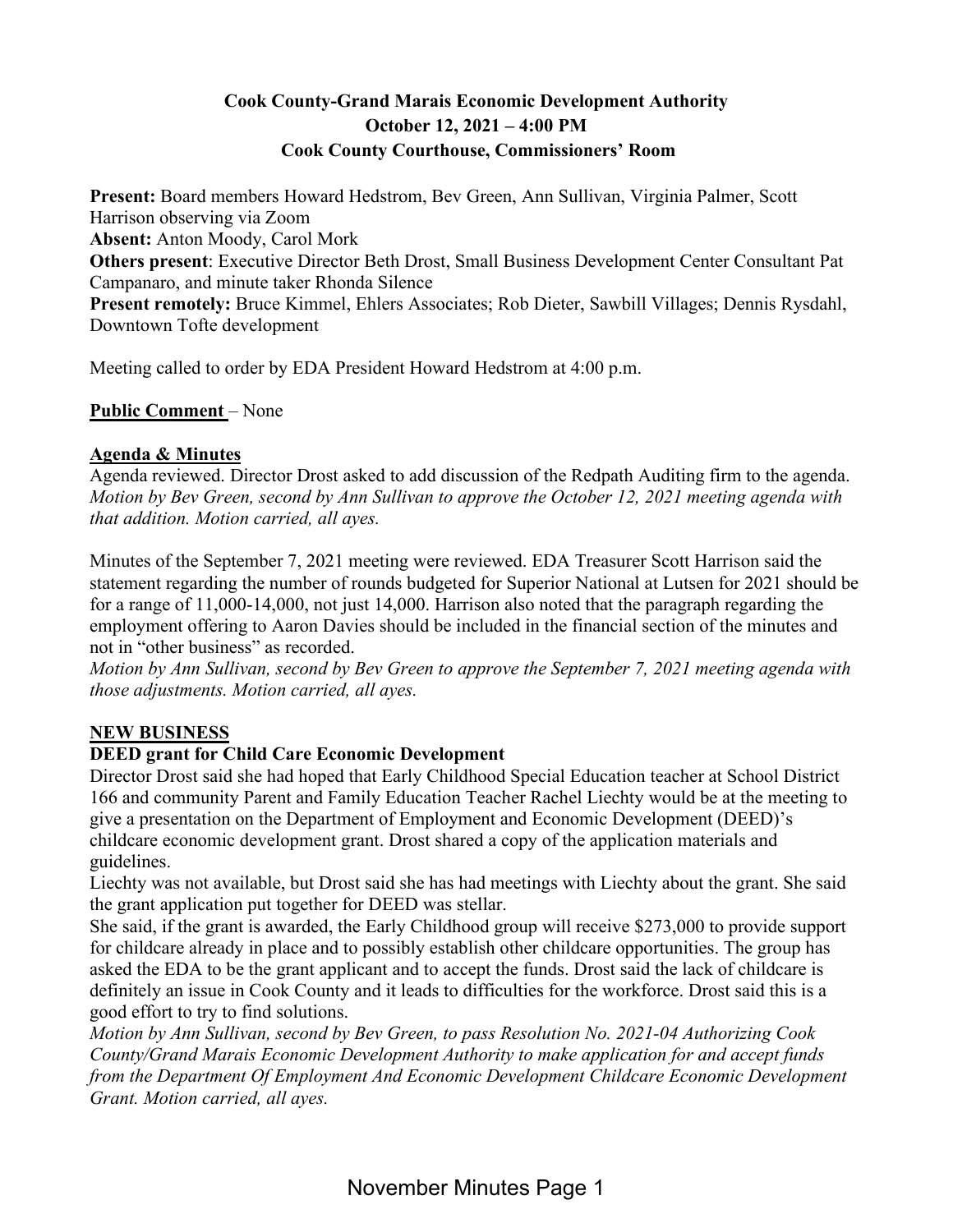## **Discussion of items for conversation with legislators later this month**

Board members had a conversation of what should be included in EDA discussions with Senator Tom Bakk, Representative Rob Ecklund and IRRRB Commissioner Mark Phillips during their upcoming visit to Cook County on October 29-30. Board members mentioned the need for IRRRB support for the two Tofte developments that include housing; the desire to change rules regarding remote participation in governmental meetings online; childcare needs; the need for assisted living and plans for local expansion of broadband and electric service.

That led to questions about the grant recently received by Arrowhead Cooperative for an expansion. Virginia Palmer said having broadband available in remote areas will mean more people buying property. She had questions about how the grant will work. There was consensus that the EDA should learn more about this. Director Drost said she will invite Arrowhead Cooperative CEO John Twiest to a future EDA meetings to see if he could answer questions.

#### **Review of membership on committees**

Drost provided a list of EDA committees with the names of who serves on them. This is for general information, but Board Member Ann Sullivan, who is the county commissioner representative said she would prefer serving on the Personnel Committee rather than the Finance Committee. She said she appreciated working with Carol Mork on the exit interview for outgoing director Mary Somnis. Sullivan said there are no ethical concerns about her serving on the EDA's Finance Committee when as commissioner she has a vote on the EDA budget, but she said it seems incompatible. It was noted that committee assignments are normally made in January, so no action was taken at this time. Board officers are normally appointed at that time as well. It was noted that Anton Moody is EDA vice-president and that with his work schedule he has difficulty making it to EDA meetings. The EDA board wondered if the EDA had another representative who could make it to meetings more regularly.

#### **Financials**

Via Zoom, EDA Treasurer Scott Harrison gave a report on Superior National at Lutsen financials for September 2021. He said revenue for memberships is up. He said Superior National had looked at three scenarios for revenue at the golf course, calculating financials based on 11,000, 12,000 and 14,000 rounds. Harrison said he believes the golf course will either reach the 14,000 benchmark or be very close. He said that means it has been a very good year, especially in light of the loss of Canadian golfers due to the COVID-19 pandemic.

On the profit and loss statement, Harrison pointed out that Superior National had received an insurance reimbursement of \$32,120, which was very good news for the financial and grounds situation at the golf course.

Harrison said staffing at the golf course has been very difficult, in part due to the absence of 15-18 J-1 international workers that the course has employed in years past.

The EDA also reviewed the Cook County/Grand Marais Economic Development Authority financials (the balance sheet and profit and loss statement) for September 2021.Harrison said the bottom line for those reports is that the EDA has good liquidity at this time.

The Superior National at Lutsen golf course and EDA financial reports will be filed for the annual EDA audit.

The board reviewed the checks to be written for the invoices for the month. *Motion by Bev Green, second by Ann Sullivan to approve payment of invoices as presented for October 2021. Motion carried, all ayes.* 

## **Strategic Planning – timeline, location and facilitator**

November Minutes Page 2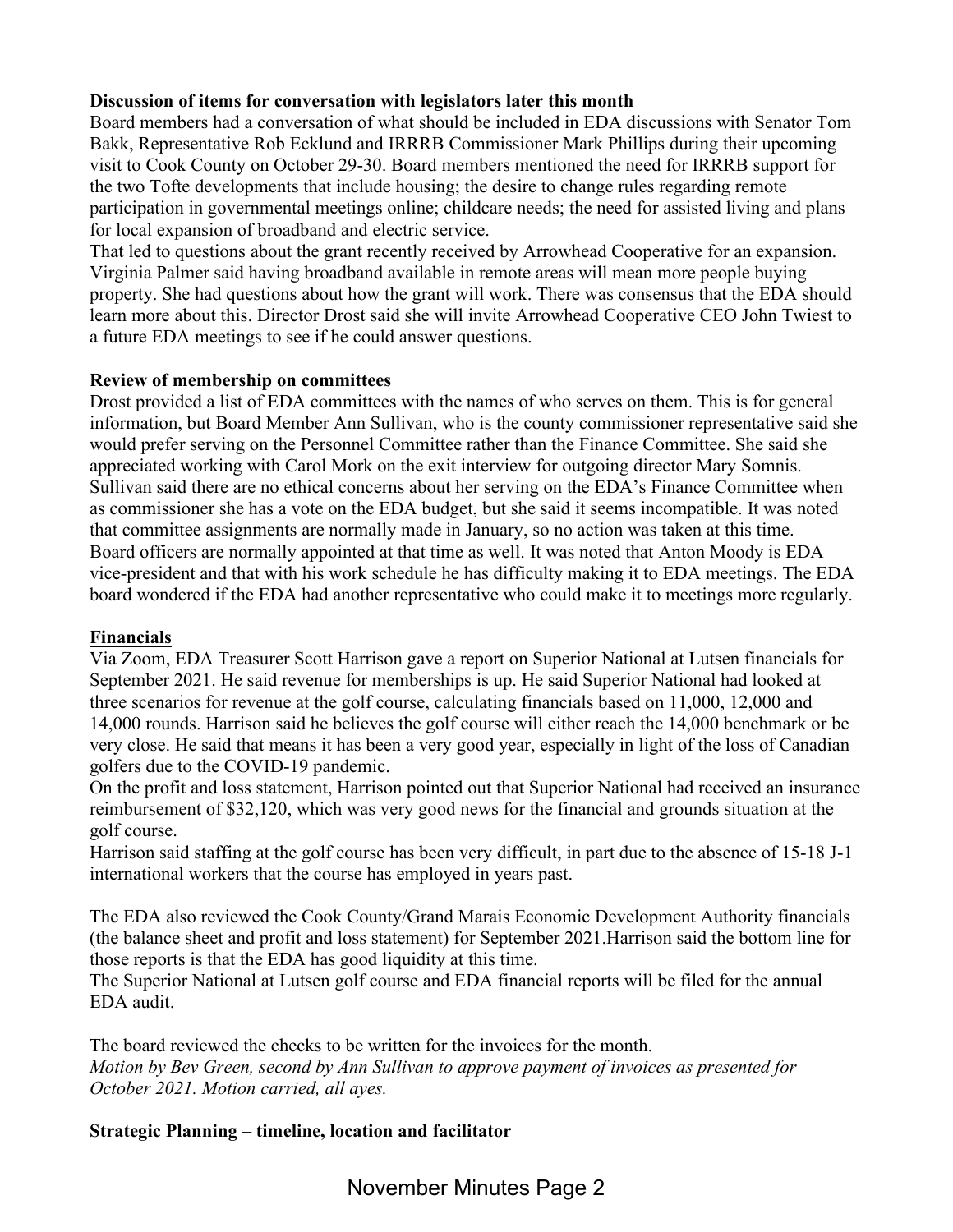Drost shared some information on a possible facilitator for a strategic planning session for the EDA. She asked if the EDA board would rather do this visioning process in two half-day sessions or one allday session. She also asked if the board wanted to get started on this right away or after the holidays. It was agreed to wait until the beginning of next year.

### **Tax Increment Financing (TIF) discussion with Bruce Kimmel of Ehlers, Associates**

Following up on discussion at previous meetings, the EDA invited Bruce Kimmel of Ehlers, Associates to an EDA board meeting to talk about the purpose and use of TIF. The EDA board asked for assistance in creating a TIF policy, to be prepared for any future requests.

Kimmel joined the meeting via Zoom. He mentioned that he had given a presentation to the county board earlier that day on tax abatements, which is the county's tool for tax incentives for developers. Kimmel stressed that TIF should not be the only tool that the EDA offers developers, and that assistance with grants and acting as a clearinghouse for connection to other entities is also important. He told the EDA a TIF policy should be need-based and should met a criteria established by the EDA. He asked the board what its priorities for allowing TIF would be. Harrison suggested that housing be the number one priority; job creation, number two; and quality of life, number 3.

The EDA board asked Kimmel to put together a draft policy and track the hours he spends on this for reimbursement. Kimmel said he will get the draft to the EDA before the December meeting so the board has time to review it and possibly approve at the December meeting.

## **2021/2022 Audit engagement letter from Redpath Audit s**

Following up on previous discussion with Cook County Auditor Braidy Powers about changing the EDA audit from the State Auditor to the firm of Redpath & Company, Director Drost asked the EDA if it wanted to make that change. She reminded the board that the county voted to go with Redpath  $\&$ Company and will see an estimated savings of about \$30,000 annually for the approved two-year contract. The EDA's audit is somewhat complicated, as it is a joint county/city entity. Because the county is changing its audit service, the EDA felt the best course was to also move its audit service. The cost to the EDA will be a bit higher than the EDA has paid in the past, but it is an overall savings to the county.

The EDA considered this at the last meeting, but asked for more information from Redpath before approving the change. Drost shared an engagement letter from Redpath & Company, which the EDA agreed to accept.

*Motion by Ann Sullivan, second by Bev Green, to pass Resolution No. 2021-13 accepting the letter of engagement to have Redpath & Company conduct the 2021-2022 audit for the Cook County/Grand Marais Economic Development Authority. Motion carried, all ayes.* 

## **Cedar Grove Business Park**

## **Cedar Grove Business Park zoning ordinance amendment request**

Drost presented the language change that will be presented to the Grand Marais Planning Commission to ask that the city consider a change in zoning for Cedar Grove Business Park to allow "accessory residential use." If this language is adopted, it would allow all lots in the business park to include a residence, if associated with the business on the lot.

Drost said if approved by the EDA, the request for the zoning amendment would go before the planning commission after a public hearing has been held. If the planning commission approves the amendment, it will go to the city council for approval in December.

The EDA discussed the amendment and Board Member Bev Green asked if language could be added to ensure that these residences remain housing for the business people, not turned into vacation rentals at some point. Drost said she will check covenants and make sure that prohibition can be added.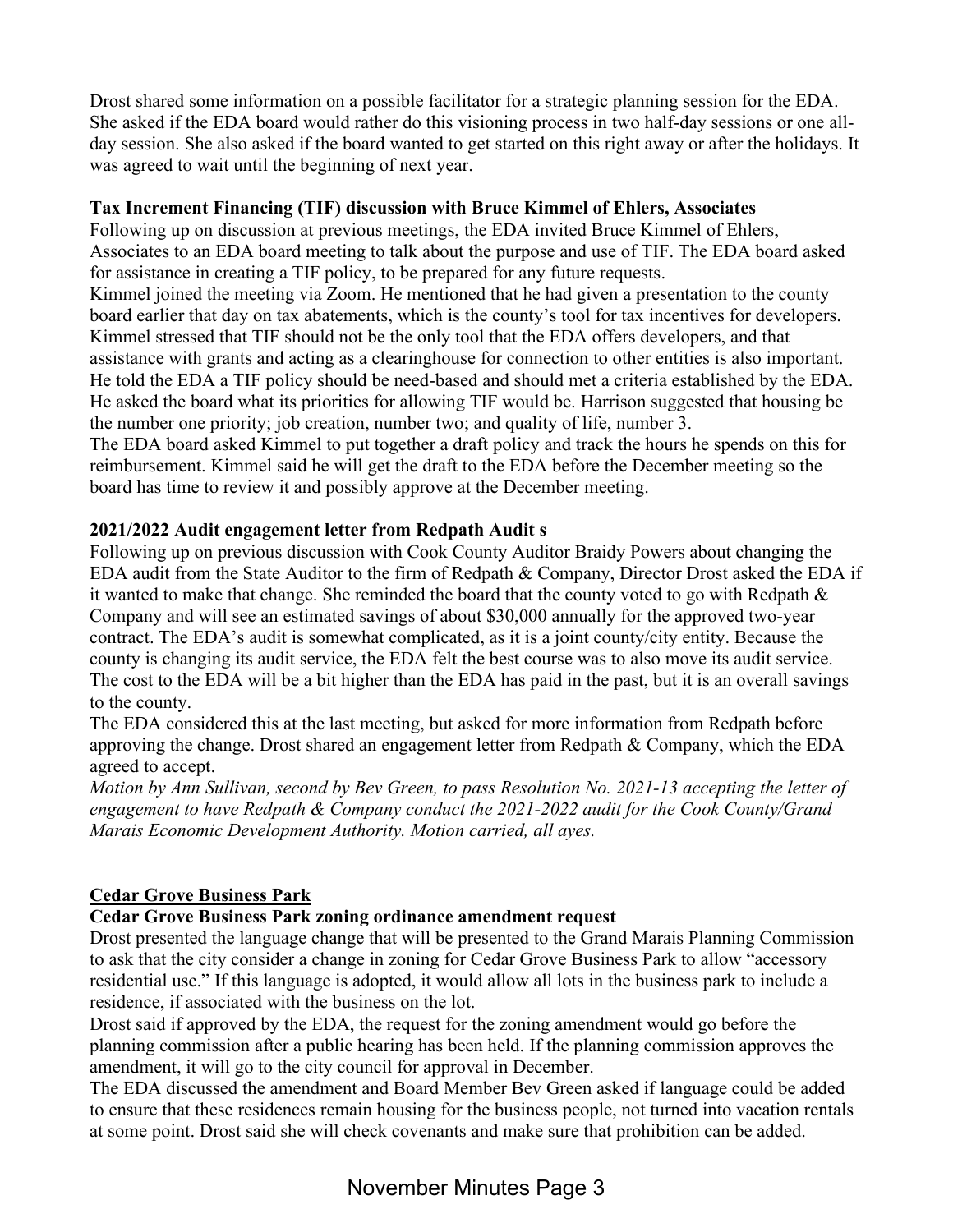*Motion by Ann Sullivan, second by Bev Green to adopt Resolution No. 2021-5, authorizing the Cook County/Grand Marais Economic Development Authority to propose an amendment to the Grand Marais zoning ordinance to the Grand Marais Planning Commission. Motion carried, all ayes.* 

### **Sale of Cedar Grove Business Park lot sale to Voyageur Brewing Company**

At the August meeting, the EDA board accepted an offer from Three Families Brewing, LLC (dba Voyageur Brewing Company) to purchase a lot in the Cedar Grove Business Park for \$28,000. The details have been finalized and Drost said it is time to complete the closing

*Motion by Ann Sullivan, second by Howard Hedstrom, to adopt Resolution 2021-6, authorizing the Cook County/Grand Marais Economic Development Authority to close on the sale of Block 7, Lot 1 to Three Families Brewing. LLC (Voyageur Brewing Company) for \$28,000. Motion carried, all ayes.* 

#### **Set public hearing for lot sale to Adam & Michele Harju**

Drost told the board that details have also been worked out for the sale of Block 7, Lot 12 to Adam and Michele Harju, of Dirt Candy Designs. She said a public hearing needs to be set for that lot sale and recommended having it as part of the next EDA meeting, November 9. The board agreed to have the meeting Tuesday, November 9 at 4 p.m. in the commissioners' room at the Cook County courthouse.

#### **Business Park lot prices & current real estate market**

Board member Virginia Palmer told the EDA that lots in the Cedar Grove Business Park may not reflect current market values of land in Cook County. She said the Minnesota Association of Realtors has reported that the average length of time that any property for sale is on the market is 35 days. She recommended a review of lot prices. The EDA board agreed to spend more time on this discussion at a future meeting.

#### **Tofte development projects**

Director Drost shared a number of documents associated with two Tofte developments, the Tofte Downtown Mixed-Use Project being developed by Bluefin Bay Resorts and the Sawbill Village, being developed by landowner Rob Dieter. Dennis Rysdahl was in attendance to answer questions about the Bluefin project and Dieter was on hand for questions about the Sawbill Village project.

Rysdahl went through the details of the Bluefin project, explaining that it would consist of two buildings with retail space on the lower level and housing units above. He said the project cost is expected to be more than \$4 million and he talked about his funding sources, which include grants from the Minnesota Housing Finance Agency and Iron Range Resources & Rehabilitation Board. Rysdahl and Bluefin asked for EDA support of those grant applications.

Dieter spoke briefly about the Sawbill Village project and noted that the intent of the project is to align with the needs of the county to create more housing, but to do so in a way that is more affordable, which means incorporating commercial space. He thanked Small Business Development Center Consultant Pat Campanaro, EDA Director Beth Drost and previous director Mary Somnis for their assistance on applying for grants.

The EDA board considered resolutions of support to the IRRRB and to the Minnesota Housing Finance Agency for grants for infrastructure funding for both projects.

*Motion by Ann Sullivan, second by Howard Hedstrom, to adopt Resolution No. 2021-07 authorizing the Cook County/Grand Marais Economic Development Authority to apply for and accept funds from*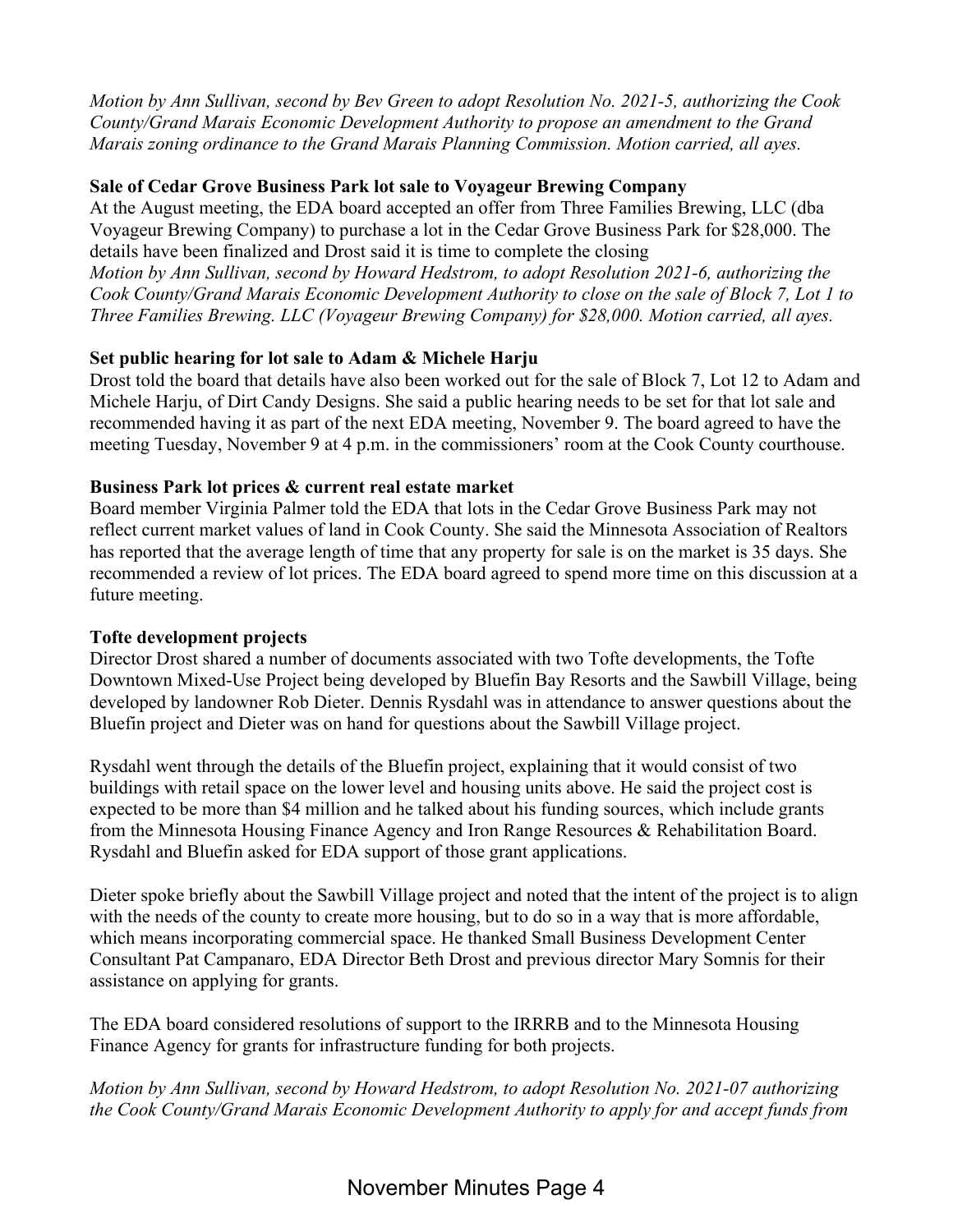*the Iron Range Resources & Rehabilitation Board Development Infrastructure Grant Program in support of the Downtown Tofte Mixed-Use Project. Motion carried, all ayes.* 

*Motion by Howard Hedstrom, second by Virginia Palmer, to adopt Resolution No. 2021-08 authorizing the Cook County/Grand Marais Economic Development Authority to apply for and accept funds from the Iron Range Resources & Rehabilitation Board Development Infrastructure Grant Program in support of the Sawbill Village Project. Motion carried, all ayes.* 

*Motion by Ann Sullivan, second by Howard Hedstrom, to adopt Resolution No. 2021-09 authorizing the Cook County/Grand Marais Economic Development Authority to solicit sealed bids by public notice for the Iron Range Resources & Rehabilitation Board Development Infrastructure Grant Program to support the Downtown Tofte Mixed-Use Project. Motion carried, all ayes.* 

*Motion by Howard Hedstrom, second by Virginia Palmer, to adopt Resolution No. 2021-10 authorizing the Cook County/Grand Marais Economic Development Authority to solicit sealed bids by public notice for the Iron Range Resources & Rehabilitation Board Development Infrastructure Grant Program to support the Sawbill Village Project. Motion carried, all ayes.* 

*Motion by Ann Sullivan, second by Howard Hedstrom, to adopt Resolution No. 2021-11 authorizing the Cook County/Grand Marais Economic Development Authority to apply for and accept funds from Minnesota Housing Finance Agency Workforce Housing Development Program to support the Downtown Tofte Mixed-Use Development Project. Motion carried, all ayes.* 

*Motion by Virginia Palmer, second by Howard Hedstrom, to adopt Resolution No. 2021-12 authorizing the Cook County/Grand Marais Economic Development Authority to apply for and accept funds from Minnesota Housing Finance Agency Workforce Housing Development Program to support the Sawbill Village Project. Motion carried, all ayes.* 

#### **Director Somnis exit interview remarks**

Ann Sullivan shared information with the board on the exit interview with outgoing EDA Director Mary Somnis. Carol Mork also took part in the interview. Sullivan provided the following executive summary of the interview:

*Onboarding and training was minimal and needs to be improved. Training through Northeastern MN economic development professionals and regional organizations is important* 

*The pay, lack of benefits, and part-time status were not appropriate given the realities of the position. The recognition by the board that a full-time position with benefits is necessary is important to keep talented, hard-working professionals as director.* 

*Raising the level of credibility and respect of the EDA within the community, development of both Cedar Grove and Superior National Golf Course, and helping to contribute to an improved quality of life for Cook County residents are major accomplishments within the last five years.* 

Sullivan said that Somnis shared a number of organizational needs which the EDA should address or update, such as:

*Bylaws, including review of term limits for officers and board members, role of officers, executive committees, process for agenda development, role of finance and personnel committees, and annual reporting to the community through media and public meetings.* 

November Minutes Page 5